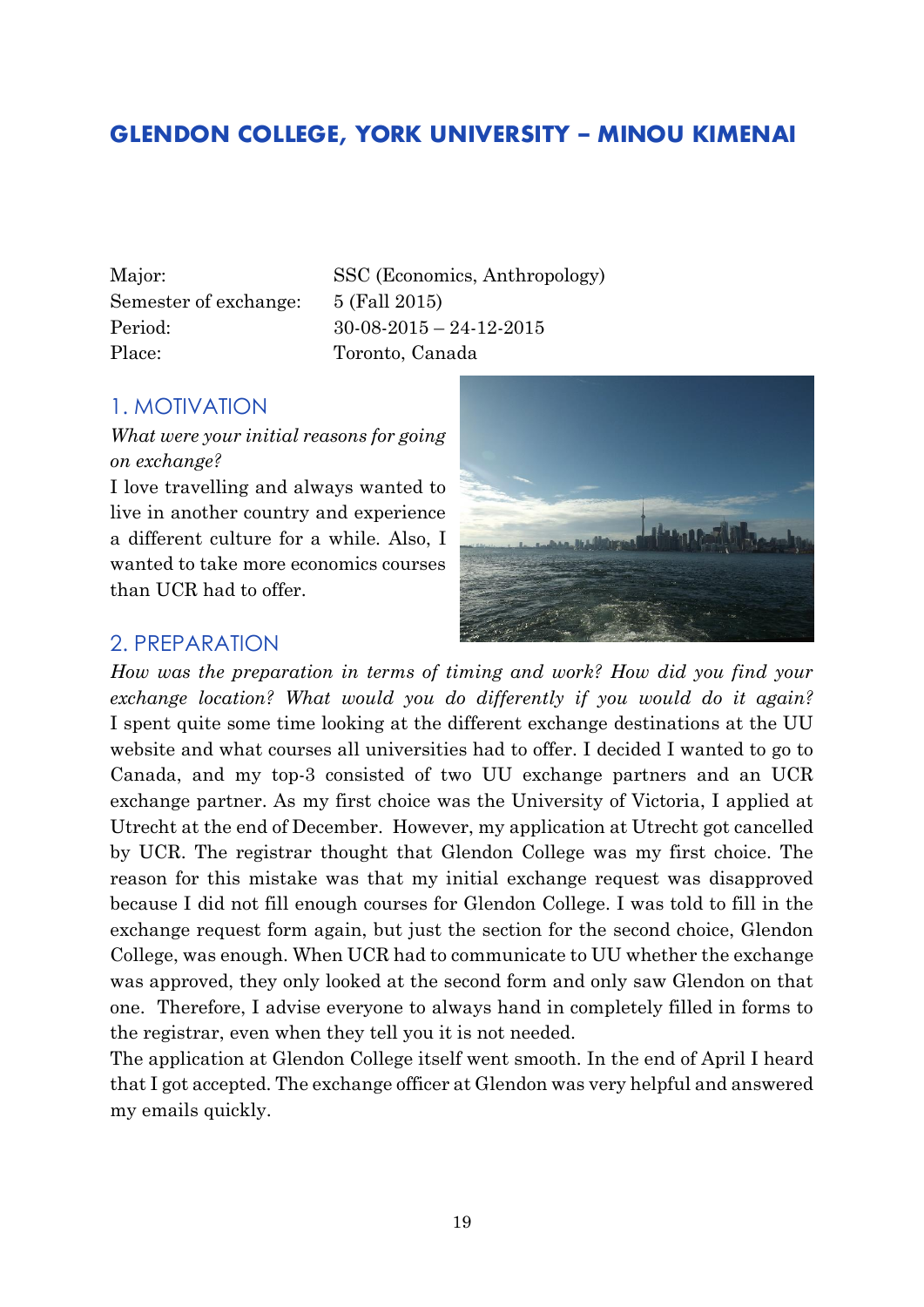#### 3. UNIVERSITY

*Why did you choose for this specific university? How was the academic level of the university? Were there extracurricular activities?*

Glendon College is the smaller bilingual campus of York University. It is most known for its international studies and political science programmes, but they also offer programmes in other social sciences, history, philosophy, mathematics and biology. The academic level and workload are comparable to that of UCR. However, exams make up a larger part of your grade. Most of my courses had 15 to 20 students and just consisted of lectures. Courses in which more students are enrolled often exist of a lecture and tutorial. Even though most of my courses were smaller than at UCR, they were less interactive.

There are plenty of clubs at Glendon that you can join. During the introduction week there is a fair where you can check them out. One of the clubs is the international club. They organize events on campus like a Thanksgiving dinner, but also excursions to museums. There is a gym on campus that you can join for only \$20 a year. Moreover, the Glendon Student Union organises pub nights on Thursday evening. However, if you live off-campus it will be a hassle to get home at night.

#### 4. ACCOMODATION

#### *How did you arrange accommodation? How was your accommodation in general? Would you recommend living on campus or private?*

Glendon College does not guarantee a room in residence, and the chance to get one is very small. As a result most exchange students ended up living scattered over Toronto. Myself I found a room (on toronto.homestaybay.com) with a Canadian woman and her 12-year old daughter in the neighbourhood Forest Hill. By public transport it took 30 to 45 minutes to get to Glendon College and 25 minutes to downtown. It was a great to experience Canadian family life and to live in such a fancy neighbourhood. Breakfast and dinner were included in my rent, which was very convenient as I had classes till 6 twice a week. Of course this type of housing requires you to adapt yourself, but it was definitely a great decision. I ended up having a lot of fun with the family, their nanny and the other students. I definitely recommend living off-campus as it is the cheaper option, and will make it easier to explore Toronto. In residence you will have to share the showers and toilets with your floor, and you probably get a double room. Furthermore, you won't have kitchen access and the cafeteria at Glendon, where you can spend your meal plan dollars, does not have that many food options. Student housing around Glendon is scarce, but there are more rooms available at bit north of the campus or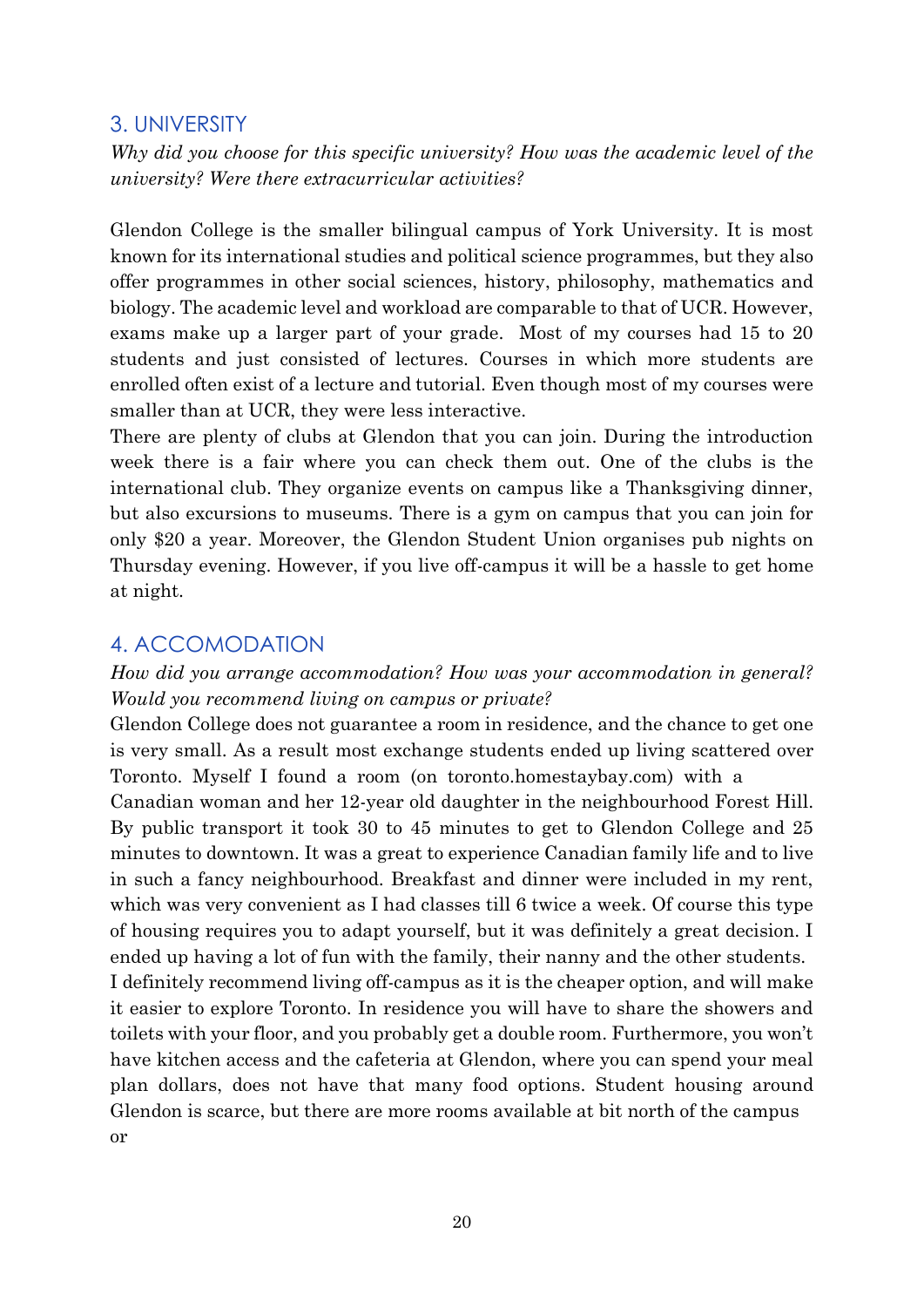closer to downtown. It is most convenient to live close to a subway station along the Yonge-University line.

#### 5. COURSES

*Which courses did you take? Did they positively contribute to your degree and your personal development? Did you have any trouble transferring credits?*

To earn 16 UCR credits (or 30 ECTS) I had to take 6 courses during my semester at Glendon College. The normal workload at Glendon is five courses (3 credits each), but as UCR transfers 1 Glendon credit to 1 UCR credit, you will need to do a sixth course. As



long as you don't only take 3000 and 4000 levels this is definitely doable. Glendon offers quite some advanced economics courses, but many of them had clashing or overlapping timeslots, and some got cancelled or were in French. You have the opportunity to take courses at the much larger Keele campus, but only one or two. It takes 45 minutes to get there by shuttle bus, so this might be hard to actually fit in your schedule. So in the end the choice for courses was a bit limited like at UCR.

I decided to take two mathematics courses: Linear Algebra I, and Modes of Mathematical Reasoning. These courses had quite some homework and quizzes, but were of good quality and not too difficult. Furthermore, I was enrolled in four economics courses: Principles of Business Administration, Marketing and Consumer Economics, The Economics of the Multinational Firm, and Econometrics. I especially liked the course on multinational firms as we studied a challenging model and articles by well-known economists. Also, we played a business simulation game in groups. The econometrics course was also good, but our teacher could not get computer lab to teach us STATA. Therefore, the lectures ended up being very theoretical.

At the end of your exchange you will need to request a transcript on the York University website to be sent to UCR. The transcript was sent by normal post and took 4 weeks to arrive. Shortly after that my grades were transferred without any troubles.

## 6. LIFE OUTSIDE UNIVERSITY

*How was life outside of the university? What should you definitely do or visit when you go on exchange to this location?*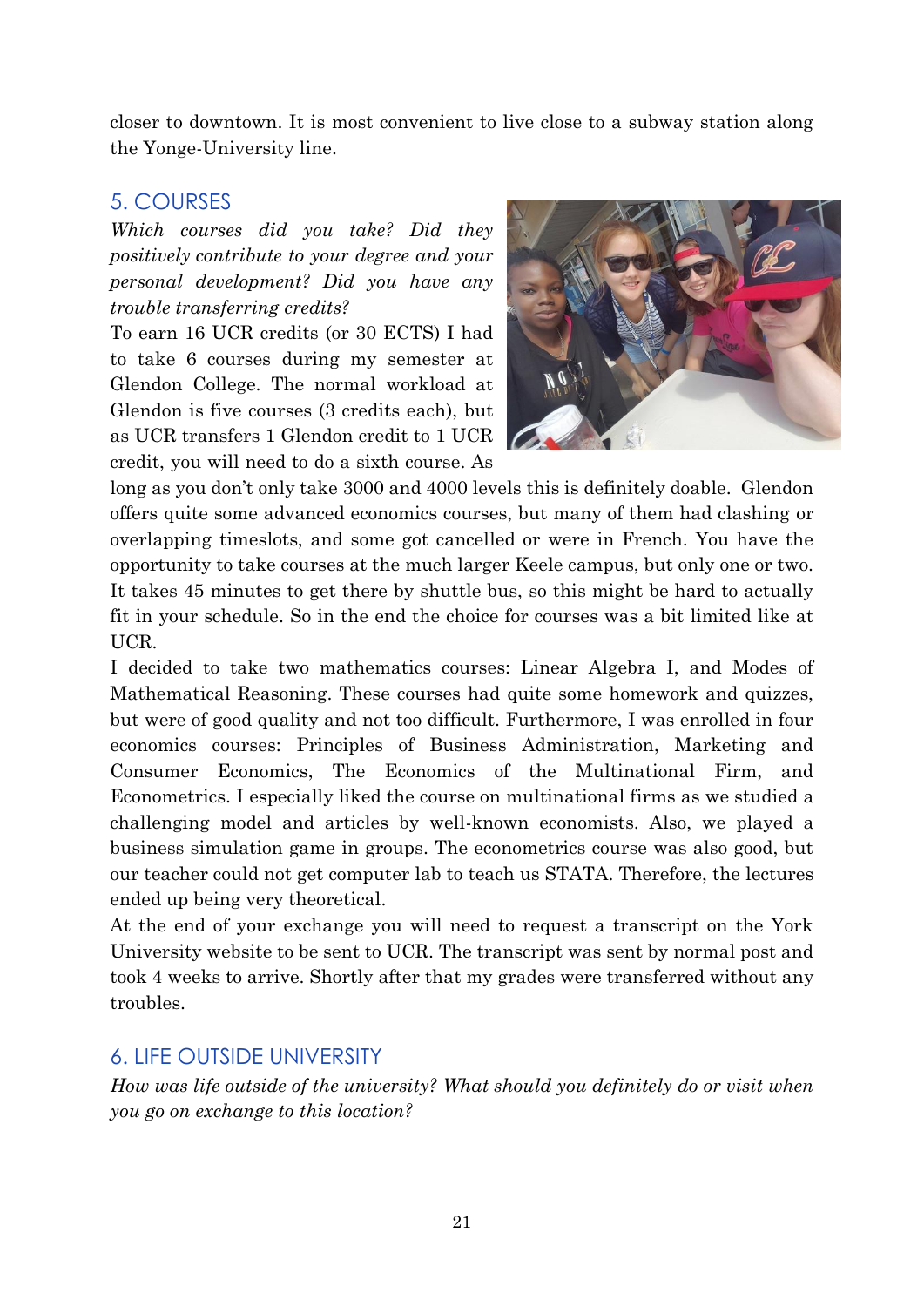Before the semester starts there is a compulsory international student introduction and an optional Frosh Week. I would recommend participating in both as this enables you to not only meet other exchange students, but also Canadians. Most exchange students are French, and not that comfortable speaking English. It is much easier and more fun to mingle with the locals. Glendon is very multicultural, so you will be able to meet people from many different backgrounds. Frosh Week is a 10-day introduction with many parties, excursions and other events. Although most students will be younger than you and it includes a lot of

crazy yelling, there are some very nice events like a trip to Wasaga Beach and to Canada's Wonderland, as well as a scavenger hunt in downtown.

You definitely won't be bored during your stay in Toronto; the city is so big that you won't be able to explore it all. In summer it is very nice visit Toronto Islands and spent time on one of its beaches. Unfortunately, there is no break during the fall semester, but you



will have the reading days and a long weekend with Thanksgiving to travel out of town. Myself I went on a two-day trip to Niagara Falls and Buffalo. You should definitely go to Niagara Falls as it is only a 2 hour drive, and is really beautiful. Buffalo is quite a ghost town outside the tourist season, so we ended up spending our time in one of the many outlet malls just over the border in the USA. After I finished my final exams, I also went on a trip to Montreal together with two exchange students and a Canadian student. This city feels much more European and has a lot of nice bars and shops. You should really try poutine or go to Schwarz for smoked meat if you happen to go there.

#### 7. FINANCES

*Was your semester abroad more expensive than one semester at UCR? What was the most expensive part of your exchange? Is there anything you would have done differently in financial terms if you went on exchange again?*

An exchange semester in Toronto is definitely more expensive than a semester in Middelburg. Especially rent and groceries cost much more. I paid 850 CAD a month for my room (including breakfast and dinner). A room on campus is even more expensive. Other big expenses were my flight ( $\epsilon$  800), the mandatory health care plan (204 CAD), and books (600 CAD). As an exchange student you can also get the monthly post-secondary metropass (112 CAD), but you also need the photo ID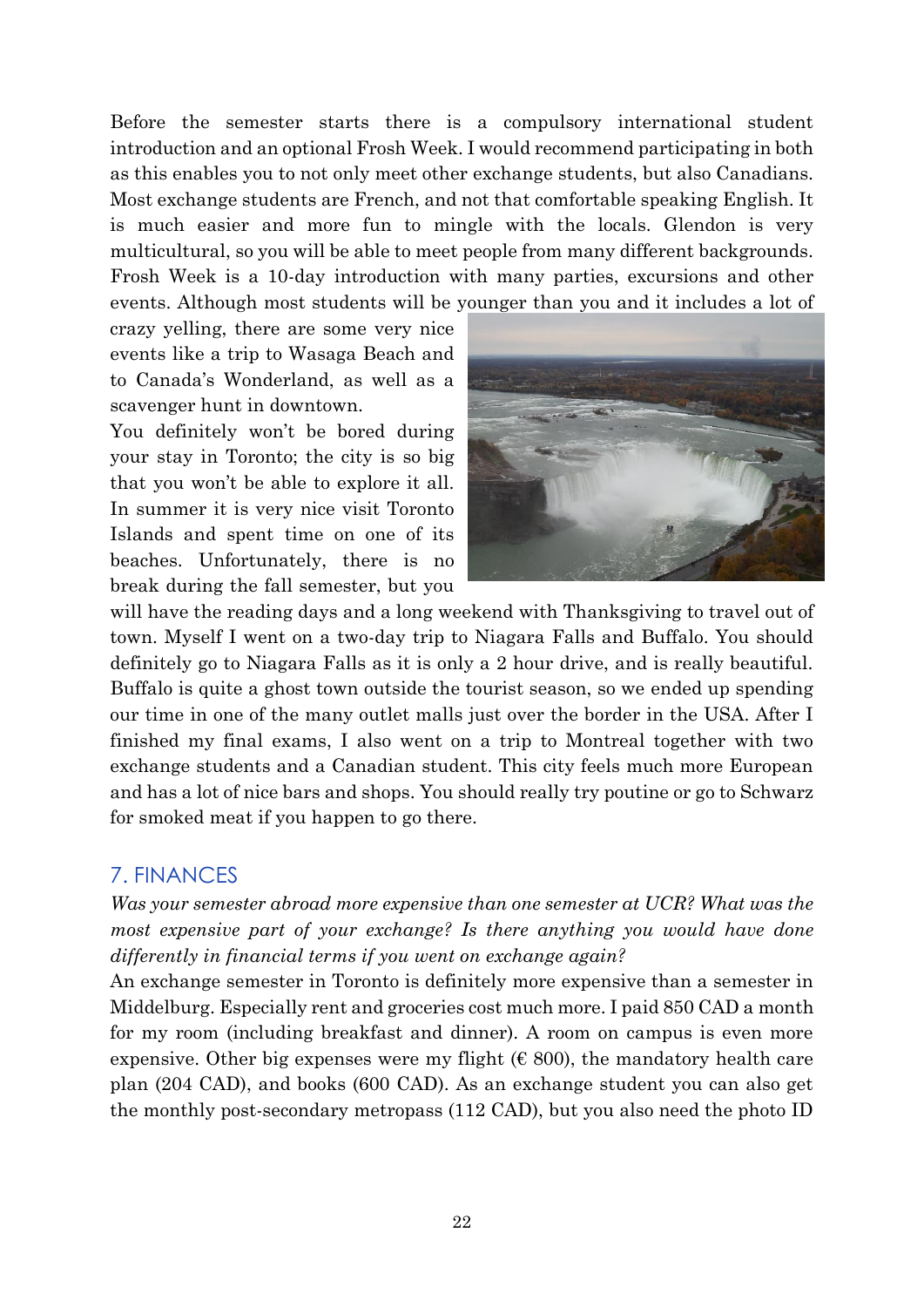that goes with it. If you don't use the metropass the entire month it is probably cheaper to get tokens.

As distances to other cities are often big, travelling around Canada can be quite expensive. However, you can save a lot of money by booking your train or bus tickets early. Also many attractions have discounts for students and some museums have days that they are for free for students.

## 8. WHY SHOULD YOU GO ON EXCHANGE?

It will be a life changing experience. You will meet many new people, live in another culture, and have lots of opportunities to travel around in a different country.

## 9. WHY SHOULD YOU NOT GO ON EXCHANGE?

If you don't like adventure or think UCR still has enough to offer.

# 10. IS THERE ANYTHING YOU WOULD LIKE TO ADD?

If you have any questions about going on exchange at Glendon, don't hesitate to contact me: minoukimenai@hotmail.com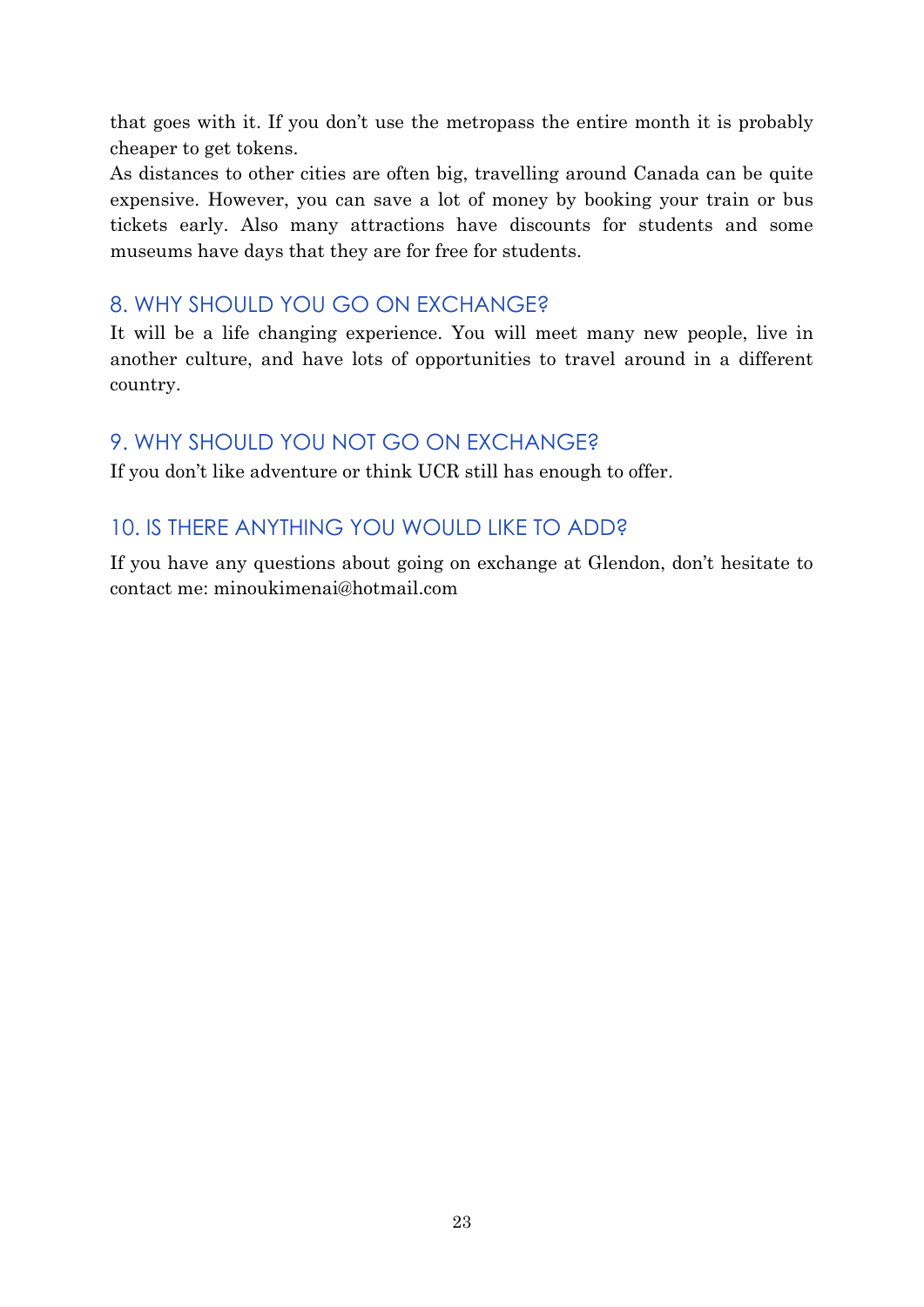# **GLENDON COLLEGE, YORK UNIVERSITY – JENNIFER COTÉ**

*This is the experience not of a UCR student, but of a student from the University of Wyoming going on exchange to UCR. An interesting, different perspective!*

| Major and Tracks:           |
|-----------------------------|
| Semester of exchange at UCR |
| Period of exchange at UCR:  |
| Place:                      |

International Studies and History  $\therefore$  Academic year 2014-2015 (all year) August 2,  $2014 - May 15$ ,  $2015$ Toronto, Canada

# 1. MOTIVATION

*Why should people go on exchange to your university? What are the main differences with UCR?*

Glendon College is the best way to enjoy a quieter university experience while having all the benefits of a big city. Our campus is very very green, and only half an hour from downtown Toronto. We have plenty of raccoons and lots of Frenchies compared to UCR. The population is a bit bigger too – Glendon has closer to 3,500- 4,000 students, but still feels like a small community.

Our classes are separated into lectures and tutorials. In lectures, the professor will just talk, and you take notes, asking questions when you need to. They're a lot less interactive than at UCR. It is in tutorials that you'll have discussions and maybe a presentation or two. However, over all, grades are much more based off of a midterm, exam, and maybe two or so assignments in between. Of course, each class is different, but on a broad level, much less interactive than UCR classes and less based on group projects and presentations.

# 2. PREPARATION

*Do you have any tips for exchange students applying to the program at your own university? Is there anything they specifically need to keep in mind?* Toronto is a big change to Middelburg.

# 3. UNIVERSITY

*Why should exchange students choose for your university? How is the academic level of the university? Are there extracurricular activities?*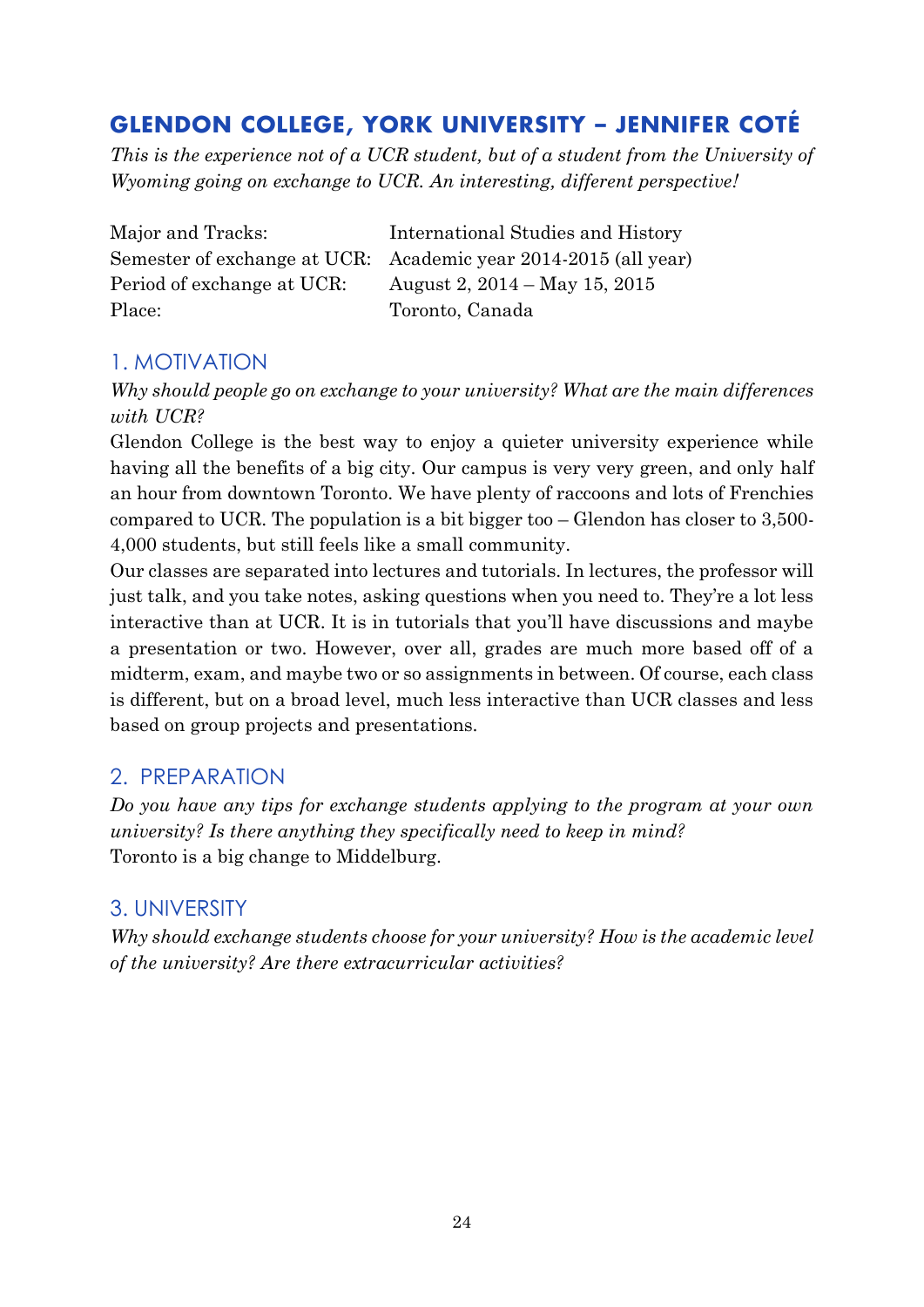Glendon takes its academics really seriously and has an excellent International Studies and Political Science program; it's a great school to study globalization, law, politics, and social sciences.

Glendon is HUGE on community



life and enjoying time with fellow students. Thursday's are pub-nights, and we have a charity ball in the winter, and a spring formal. We do not have a bar on campus – just a little coffee café – so we often go out on the town to have drinks. Glendon has a plethora of clubs and teams to participate in. We have drama clubs, sports teams, games clubs, an LGBT group, etc. There's a gym on campus - \$20 for the whole year – which has a weight room, pool and free classes. We also have a shuttle that runs between Glendon and Keele – York University's main campus – where you have access to all the clubs, societies, etc of the main campus.

# 4. ACCOMMODATION

#### *How is the accommodation arranged? How is the accommodation in general? Would you recommend living on campus or private housing (if that is possible)?*

Depending on availability in Residence, you could get a dorm room – just a single room with a bed, dresser, desk, and a common bathroom area. You also would have to apply for kitchen access to cook food, or you eat cafeteria food. You can also look for a place in Toronto for the semester, but most places are unfurnished, so you'd have to look for a place with roommates or make sure to request a furnished room. Because Glendon is a bit north of the city – located in North York – rooms are a little bit cheaper compared to downtown.

## 5. COURSES

*Is the university specialized in any specific tracks? How does the credit system work?*  Each class typically goes for one semester – September – December and then January – April. Each class is worth 3 credits. So, we take 5 classes at 3 credits  $=$ 15 credits per semester. If a class is listed as a 6 credit, it is a full year class. Glendon is specialized in French, International studies, and Political Science. We also have an economics degree, translation classes, drama, English, etc.

## 6. LIFE OUTSIDE UNIVERSITY

*How is life outside of the university? What should you definitely do or visit when you go on exchange to this location?*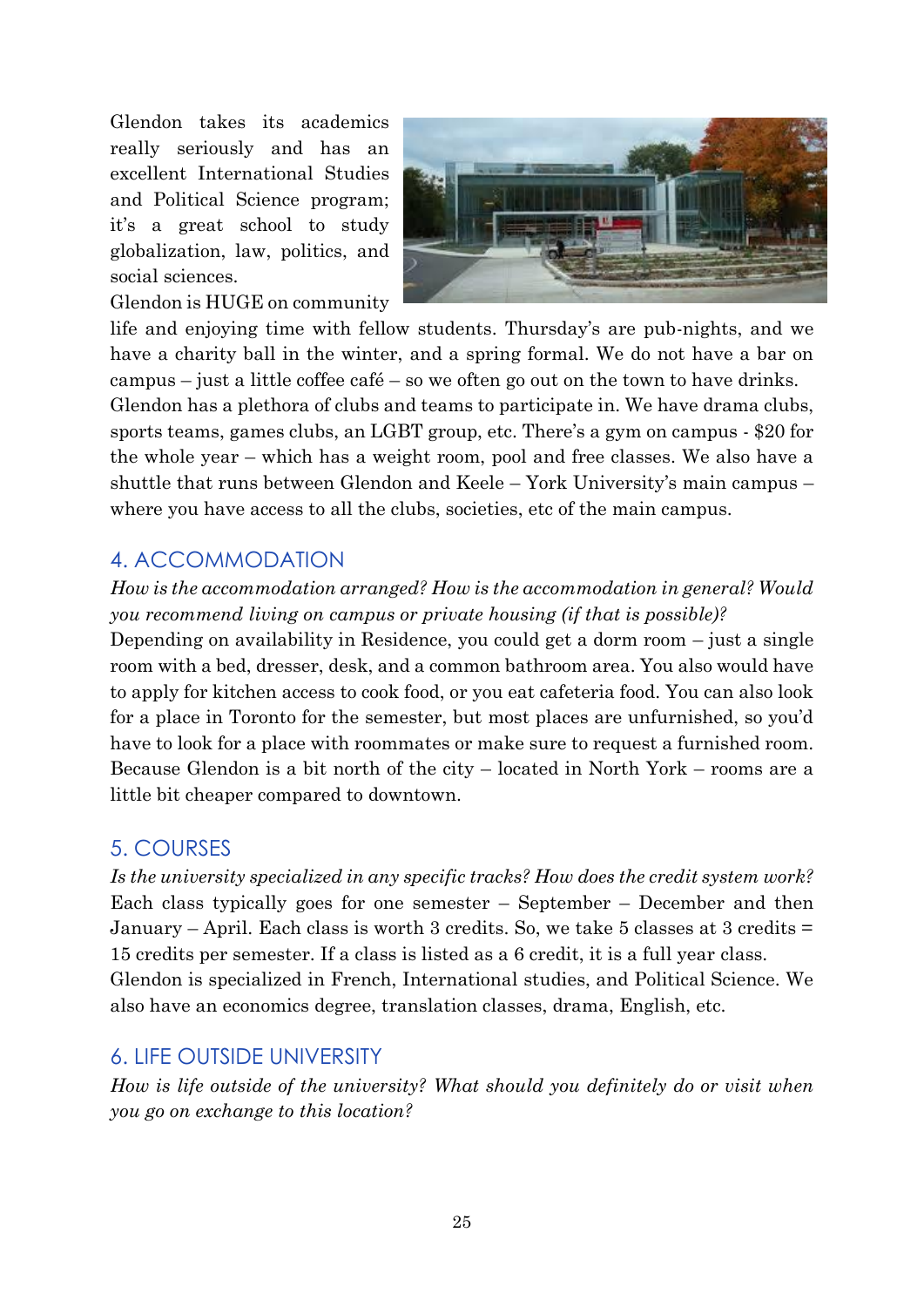Toronto always has plenty of things going on, no matter the time of the year. Festivals and Blue Jay's games in the summer/fall are always a lot of fun. Toronto International Film Festival – TIFF – is so much fun every fall and you just may see someone famous. Halloween is big in Canada, so October brings Oktoberfest and then haunted houses and costume parties.

One of the best parts about Canada is that you really get to see all the seasons – fall brings beautiful reds, oranges, yellows and browns into our trees and nature. Visiting the Scarborough Bluffs for a walk, or even in the forest behind Glendon shows the beauty of the Canadian Fall. Winter brings ice and skating and hockey games. Going to see a hockey game is a MUST DO in Canada.



Around Toronto, you can get to Montreal in Quebec, Ottawa, Quebec City, Niagara to see the falls and try our famous Ice Wine. Even bus to New York City! Climb the CN Tower, visit Dundas Square and the Toronto Islands, the Rogers Centre and Hockey Hall of Fame. You'll never run out of things to do in the city.

## 7. FINANCES

*Would you consider that the semester abroad is more expensive than one semester at UCR? What is the most expensive part of the exchange? Any tips to keep the costs low?*

You will always pay more on exchange that you would at home because you want to travel and explore and try new things in a new country.

The best way to keep costs down is to think economically in how you travel and where you stay. Also, spending money on activities opposed to little things like lunches out and coffee is always a good way to save – even if you save a few dollars a day it adds up. Unless you're getting a Tim Horton's coffee. Then it's part of the culture and you should 100% spend that toonie.

# 8. WHY SHOULD YOU GO ON EXCHANGE?

Getting to live and experience life through the eyes of a different culture is an honour that not everyone has the chance to experience. It is wonderful to meet different people, to try new things, to expand your mind and just learn. Learn about people and cultures and the world we live in. Learn about yourself and what you're capable of. Learn from your mistakes and learn as you grow as a person.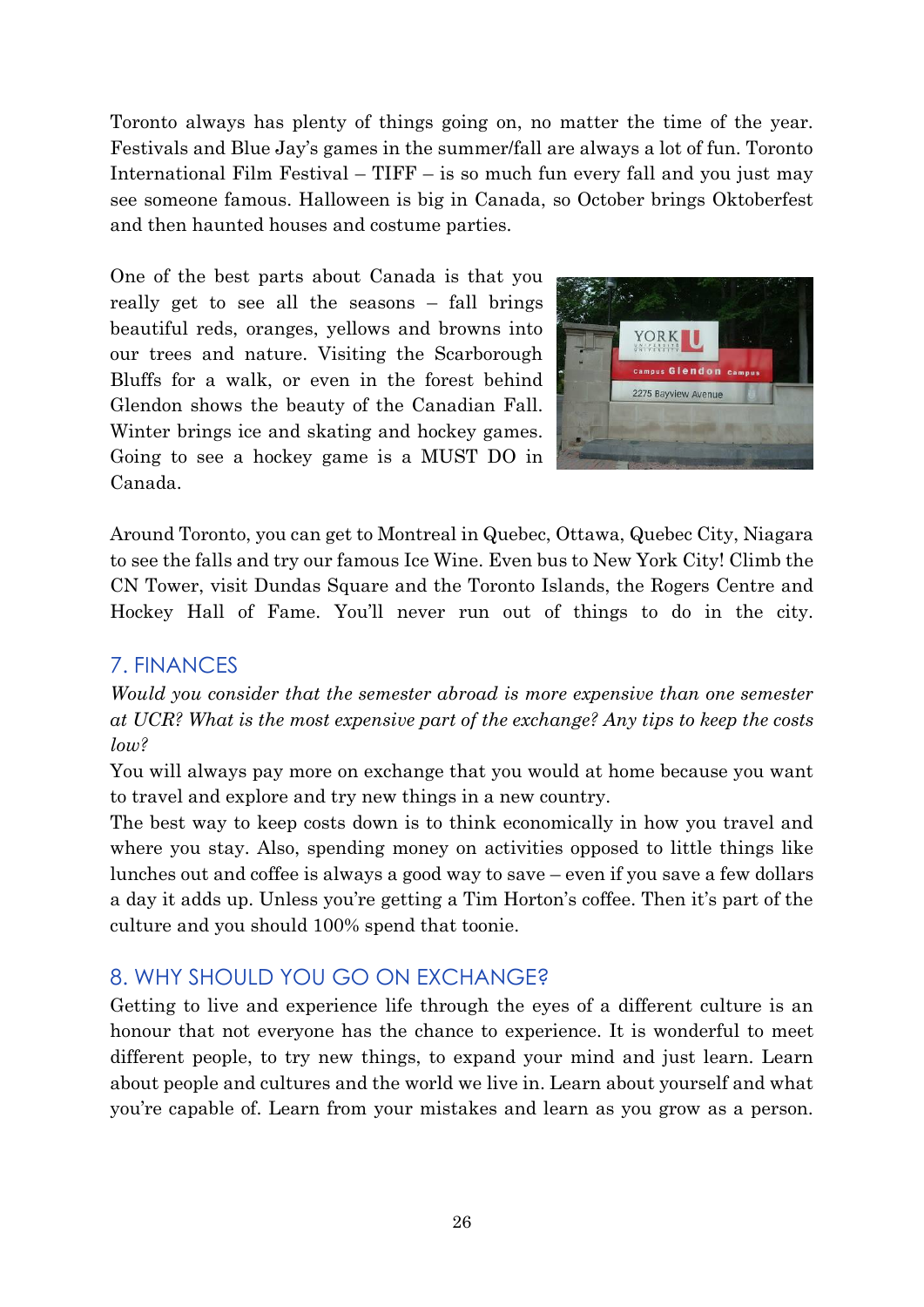# 9. WHY SHOULD YOU NOT GO ON EXCHANGE?

If you have no interest in trying new things, if you hate travel, or if you just have no desire to emerge yourself in a different way of life, then exchange might not be for you.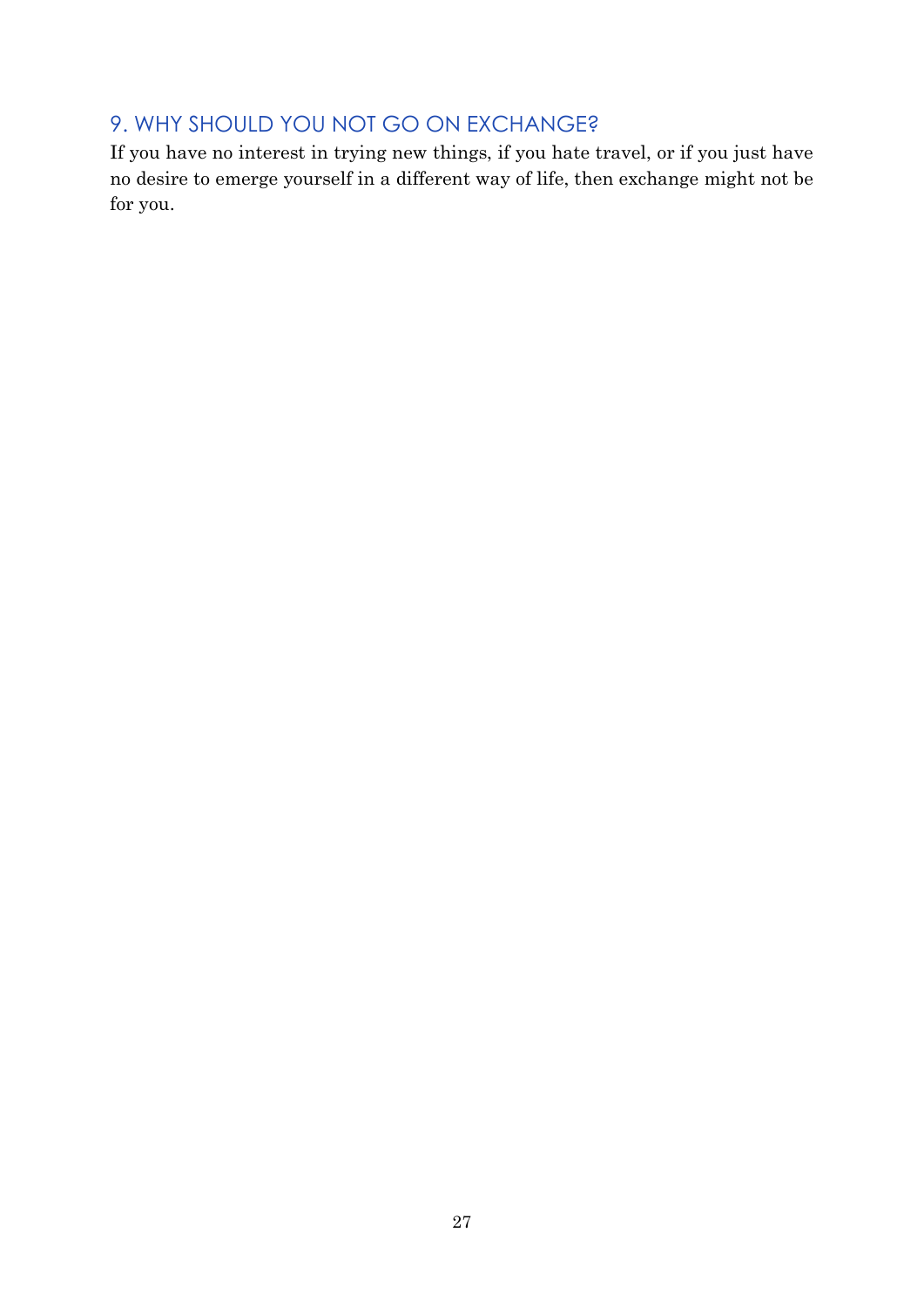# **GLENDON COLLEGE, YORK UNIVERSITY – OLIVIA FULLERTON**

*This is the experience not of a UCR student, but of a student from Glendon College going on exchange to UCR. An interesting, different perspective!*

| Major and Tracks:                        | International Studies & Gender Studies |
|------------------------------------------|----------------------------------------|
| Semester of exchange at UCR: Spring 2014 |                                        |
| Period of exchange at UCR:               | $15-01-2014-25-05-2014$                |
| Home university:                         | Toronto, Canada                        |

## 1. MOTIVATION

*Why should people go on exchange to your university? What are the main differences with UCR?*

In attending Glendon College you get to experience the best of both worlds - a small campus (only 2600 students) and a big city. Similar to UCR, Glendon has small class sizes averaging 24 students, but is a part of the much larger York University (50,000 students) and thus offers all of the research and resource benefits that come with a bigger institution. The campus itself is absolutely beautiful! Located on the Don River, Glendon is situated on a large treed lot with amazing gardens, and several nearby hiking trails; it is also home to a wide variety of wildlife from foxes to coyotes. Just beyond the campus gates you will find a TTC bus stop that can connect you to the whole of Toronto for only \$3.00. In 25 minutes or less you can find yourself downtown in the business, arts, or distillery district. Toronto is not as walkable as Middelburg and you will find yourself relying on public transit and taxis to get around but with a little practice, you'll find the city is not at all hard to navigate. As the most diverse city in the world (with a neighbourhood for nearly every country) there is always something to see and do!

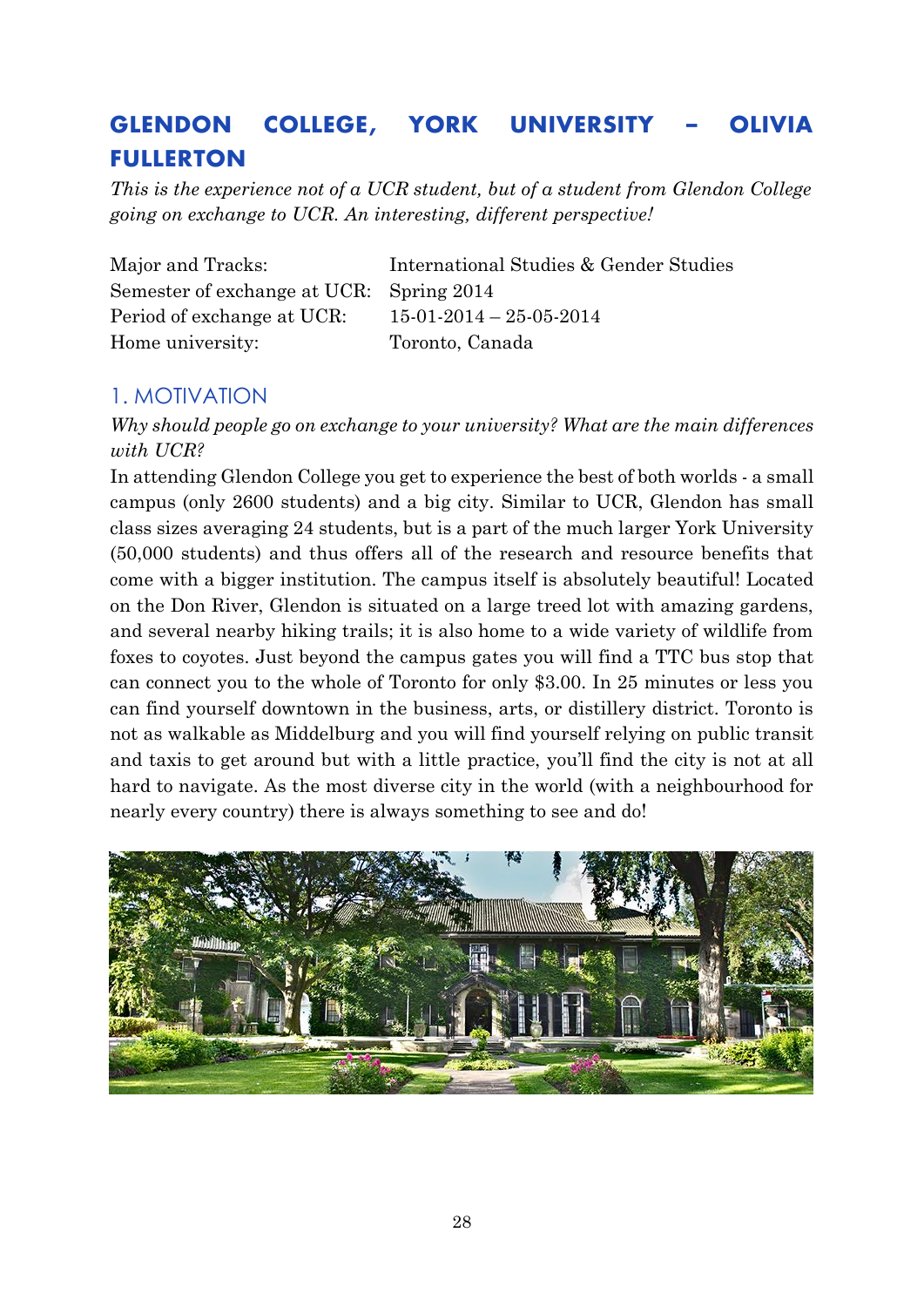## 2. PREPARATION

*Do you have any tips for exchange students applying to the program at your own university? Is there anything they specifically need to keep in mind?*

There are many services set up at Glendon to help incoming international students. Just remember that the time difference between Middelburg and Toronto can make quick communication difficult. Most messages will be responded to within a few business days but do allow extra time as both the Fall and Winter (referred to as Spring at UCR) terms begin following national holidays when no one will be in the office.

In registering for classes, it is important to remember that there are two campuses at York University - Glendon and Keele. If a course does not specify which campus it is held on the answer is likely Keele. You are more than welcome to take classes at both but remember that the two are roughly 45 minutes apart by car, meaning you can't schedule back to back classes at different locations. There is a shuttle that runs between the two campuses roughly every hour - it is free to students as long as you have your YU student card with you.

Upon arrival at Glendon you will find that everyone is very friendly and willing to help. If you have any questions do not hesitate to ask!

## 3. UNIVERSITY

#### *Why should exchange students choose your university? How is the academic level of the university? Are there extracurricular activities?*

As mentioned above, Glendon offers a small academic community within a larger institution. Like UCR you will find yourself in small classes with roughly 24 students. If you are looking for more variety in course offerings consider looking into the courses offered on the Keele campus - there you can study a wide variety of disciplines including 19 different languages! The academic level at Glendon is very similar to that of UCR. Courses tend to have fewer small assignments and presentations, and more essays and exams but the grading scheme and number of hours of work is fairly equivalent.

There are numerous clubs and intermural sport opportunities at Glendon and on the Keele campus. At the beginning of each academic year all of the clubs on campus will put together small booths in the cafeteria for you to ask questions and sign up. If you are arriving in the Winter, you can always drop by the GCSU (Glendon College Student Union) for a full list of clubs and contact information new members are always welcome! The campus gym (Glendon Athletic Centre or GAC for short) is open to all students for only \$15 per year. There you will find a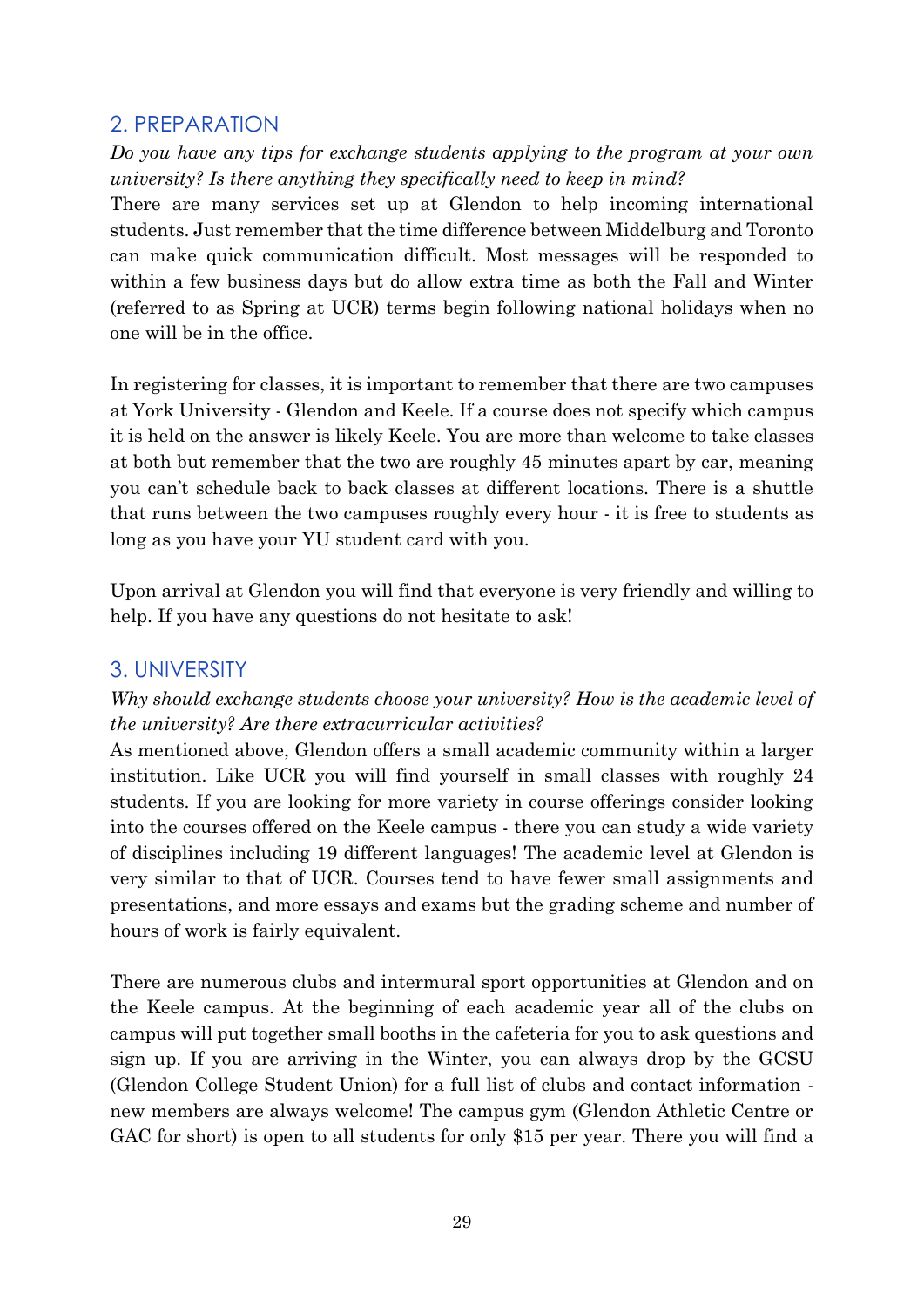pool, fully equipped weight room, squash courts, and many group fitness classes. Pick up sport matches and intermural leagues will also generally be run out of the athletic centre.

# 4. ACCOMMODATION

*How is accommodation arranged? How is the accommodation in general? Would you recommend living on campus or private housing (if that is possible)?*

Living on campus is not generally possible for incoming exchange students as space is very limited. Unfortunately, with Glendon College being in the wealthiest neighbourhood in the entire country, the housing market is very expensive. Consider looking for accommodations outside of the immediate Glendon area. If possible, aim to live either on a subway line or near the Keele campus - both of these options will allow for easier and faster commutes to and from campus and will likely be much more cost effective.

## 5. COURSES

*Is the university specialized in any specific tracks? How does the credit system work?*  Glendon College is a fully bilingual liberal arts campus with courses offered in both French and English (any assignment for any class can be handed in in either language regardless of the language of instruction). Classes with both French and English in the title are taught in both languages and may have lecture, assigned readings, and class discussions in both languages - stay away from these if you aren't able to communicate well in French.

To complete a full semester and earn 30 ECTS, you will need to complete 5 courses throughout the semester (each with 3 hours of instruction per week). The term is only 12 weeks long (plus a four-week exam period), so course deadlines tend to approach quickly. With an extra course to balance you may find yourself with more work than you are used to, but with each class being three hours once a week you will likely have at least one or two days off each week to make up for it. Be sure to plan your time in advance as to not end up with five major papers all due at once.

# 6. LIFE OUTSIDE UNIVERSITY

#### *How is life outside of the university? What should you definitely do or visit when you go on exchange to this location?*

There is always something to do and see in Toronto! Any tourist resource will give you a full list of common attractions to visit while in town. As you will be staying longer than the average tourist, expand on this list by visiting as many of the city's little neighbourhoods as possible. You will be able to travel the world and eat food